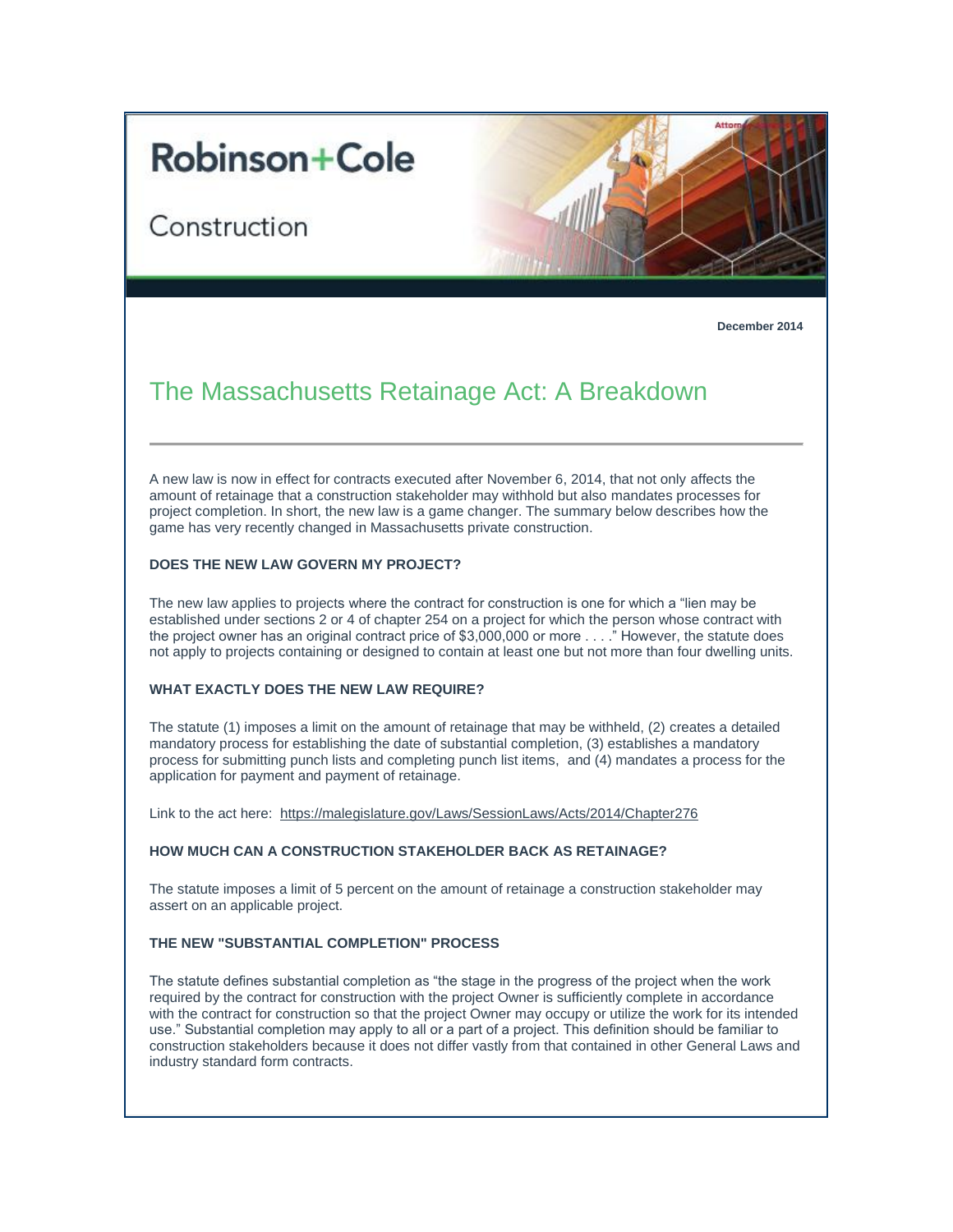The statute outlines the substantial completion process as follows:

- 1. The contractor must submit a Notice of Substantial Completion (in accordance with the statutory form provided in subsection c) within 14 days of reaching the stage of the project that the contractor believes meets the definition above.
- 2. The owner must then accept or reject the contractor's notice within 14 days after its receipt. If the owner fails to act on the notice, *it will be deemed accepted* after the 14-day time period lapses. Upon acceptance, the project's substantial completion date is established and binding for all purposes outlined in the project's construction contract (for example, liquidated damages cut off, commencement of warranties, and insurance coverages).
- 3. If the owner rejects the contractor's notice, the rejection notice must state the factual and contractual basis for rejection and be certified as being made in good faith. The contractor may avail itself of the construction contract's dispute resolution procedures on an expedited basis. If the contractor does not submit to the dispute resolution process, it may resubmit the notice to the owner and seek acceptance again.

#### **THE PUNCH LIST PROCESS**

The Massachusetts legislature has also established a statutory punch list submittal and completion protocol:

- 1. The owner must provide the contractor with a written punch list (again, certified as being made in good faith) within 14 days after acceptance of the Substantial Completion Notice. The punch list must include a description of all incomplete/defective work and a list of all required "deliverables." The statute defines a deliverable as "a project close-out document required to be submitted by the person seeking payment of retainage under the person's contract for construction; provided, however, that a lien waiver or release, which is a deliverable, shall comply with chapter 254; and provided further, that 'deliverable' shall not include any document affirming, certifying or confirming completion or correction of labor, materials or other items furnished or incomplete or defective work." The contractor may dispute items on the punch list.
- 2. The contractor must then pass the list on to its subcontractors within an additional 7 days (21 days after acceptance of Notice of Substantial Completion). The contractor is free to add items to the list it passes down to its subcontractors. Like the owner's list, the contractor's list must be certified as being made in good faith. Subcontractors may also dispute items on the punch list the contractor provides.
- 3. After the process above has been completed, the owner and the contractor must fulfill their punch list obligations "in good faith and in a timely manner."

#### **WHEN AND HOW DOES RETAINAGE GET PAID?**

Stakeholders against whom retainage is being held may seek release of retainage no sooner than 60 days following substantial completion or a final and binding resolution of a dispute about the substantial completion date. Note, however, that the owner and contractor may allow for an earlier submission of an application for payment of retainage in the construction contract. The application for payment of retainage (1) must be certified as being made in good faith and (2) must include the punch list previously received, indicating whether each item on that list has been completed or repaired, and a list of each deliverable delivered.

The stakeholder receiving the retainage application must then release retainage amounts for such items within 30 days. That stakeholder, however, may continue to withhold amounts for (1) outstanding work